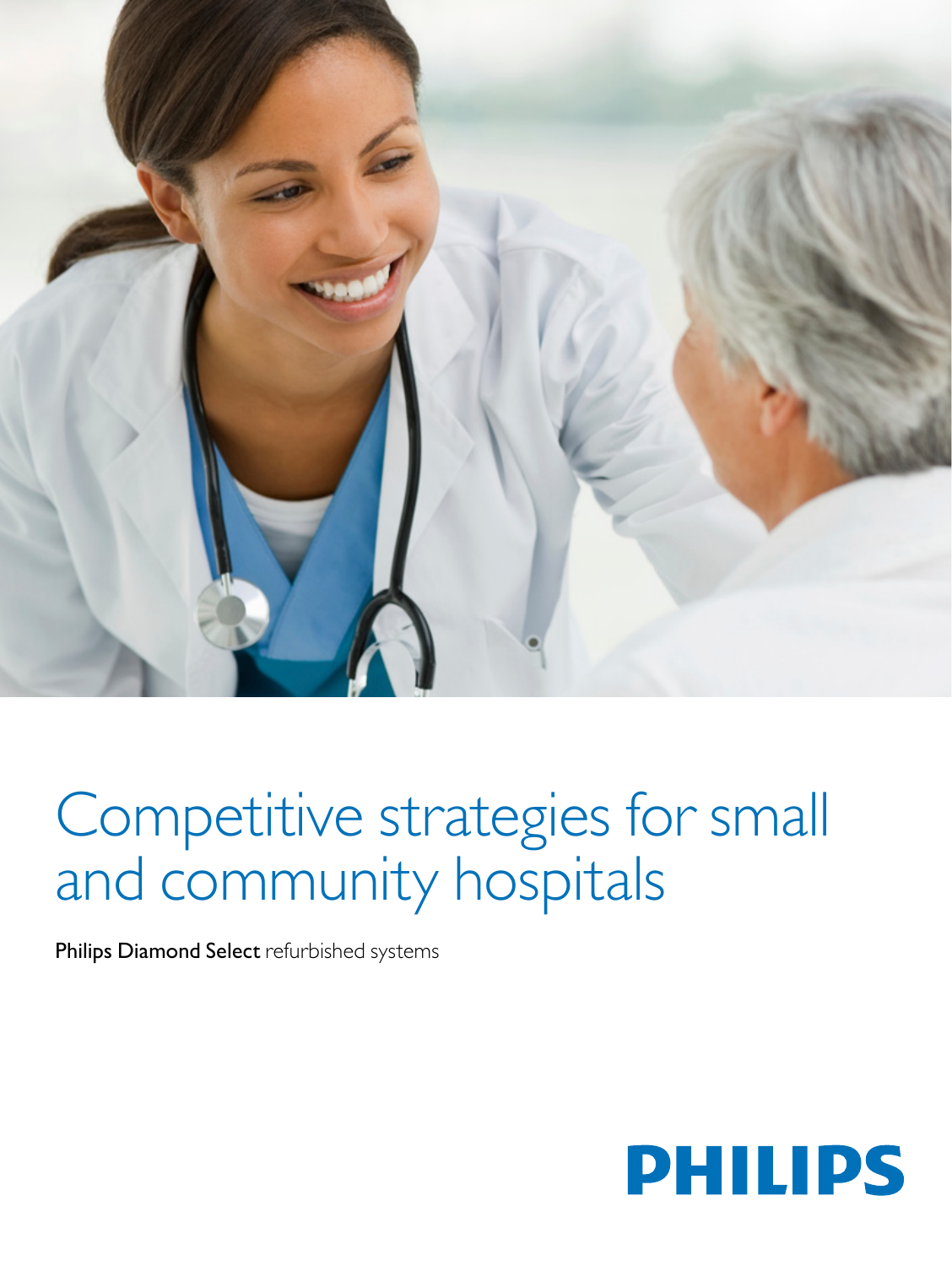# Differentiating yourself has never been more crucial

## **Making the most of your resources**

Doing more with less is critically important in this era of uncertain economic times, changing healthcare landscapes, and the as yet unknown effects of healthcare reform. This is why a number of institutions are reporting that they are finding success with high-quality refurbished medical imaging equipment from the Philips Diamond Select program.

# **Increasing market share and profitability**

Some insights for growth within small and community hospitals include investing in services and technology that are likely to increase market share as well as profitability. Here are some approaches noted by hospitals:<sup>1,2</sup>

- A high level of service and advanced equipment contribute to growing market share
- Physician liaisons can facilitate dialogue between physicians and hospital executives for open communication and planning
- Select physician employment (such as of primary care physicians or solo internists) can increase referrals and boost volumes
- Diagnostic imaging is cited as one of the most profitable offerings, along with radiation oncology, and vascular, joint, and spine surgery
- Collaboration among sister institutions can facilitate patient referrals
- The need to emphasize advanced technology and a high level of care while communicating a "communityoriented" message in marketing efforts

These days a small or community hospital doesn't compete only with other smaller hospitals. Competition comes in the form of regional medical centers, teaching hospitals, and independent centers for imaging or surgery. Administrators are finding it useful to differentiate their institutions in a number of ways, including offering advanced medical imaging capabilities to attract physician referrals and enhance patient satisfaction.<sup>1,2</sup>

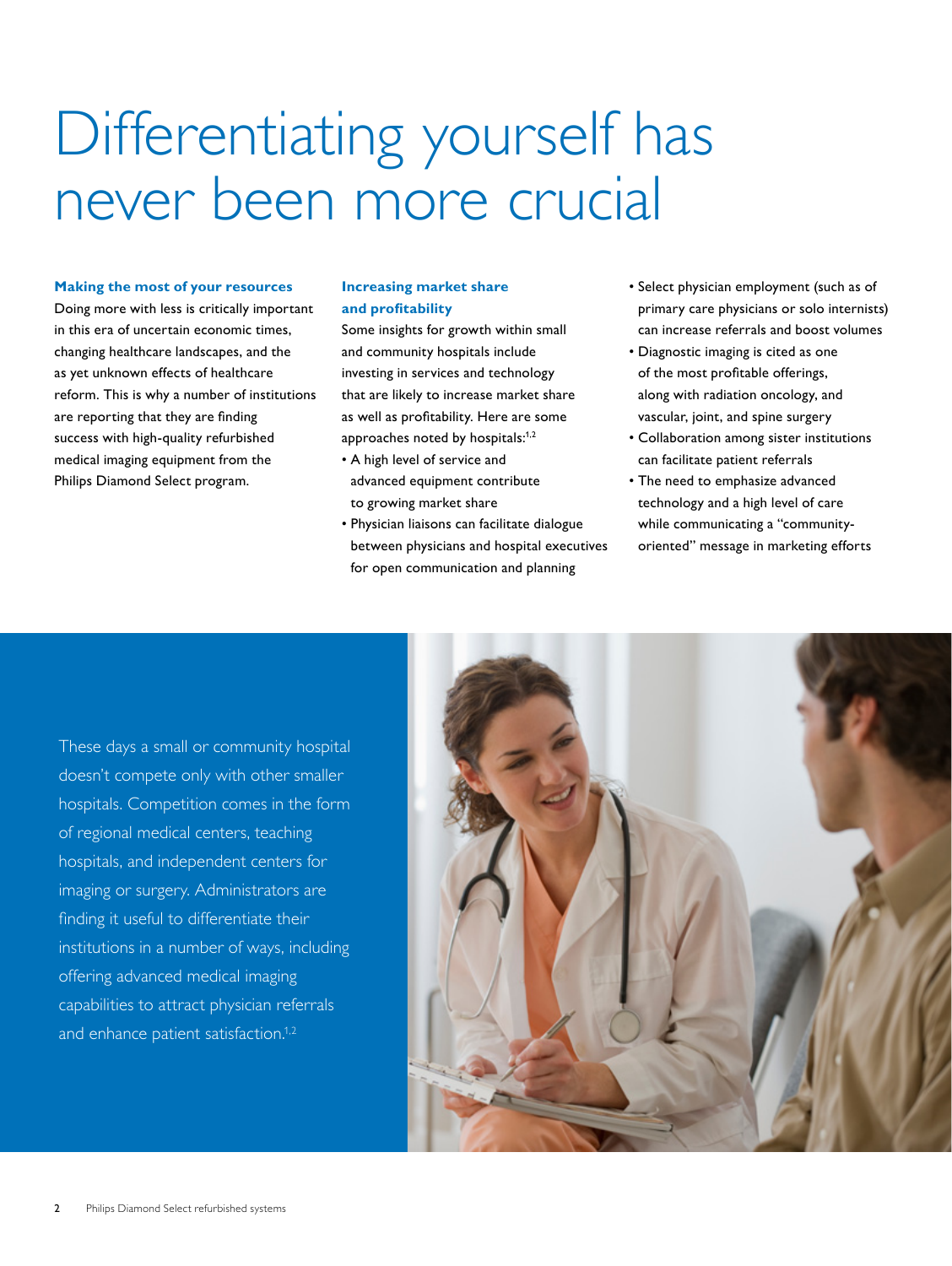A high level of service and advanced equipment are key to



# Advanced imaging sets you apart

When you're competing with larger or specialty institutions, you may find that the budget at these types of facilities far outstrips that of your smaller institution. Advanced Philips technology can help set you apart by allowing you to offer a level of care that is attractive to clinicians and patients. The Philips Diamond Select program can make that advanced imaging equipment available to you at significant savings so that you're better able to serve the needs of your community. High-quality refurbished medical imaging equipment makes sense for a number of reasons.

## **Expand access to care**

Adding Philips to your portfolio of imaging solutions can mean the ability to offer new services to your community, enhance your reputation and customer service, and keep patients close to home.

## **Effectively recruit physicians**

Philips technology can be found in many academic institutions around the country, and so it's likely that the physicians you seek to recruit will be familiar with our innovative tools and user-friendly interfaces. Through the Diamond Select program you now have access to imaging equipment otherwise typically found in large, budget-rich healthcare institutions.

## **Increase physician referrals**

For many customers, owning a piece of Philips equipment has proven to offer a significant advantage in their community marketing efforts. This advanced technology is attractive to referring physicians and patients, and Philips often provides tools to help you market to your community, such as media kits and customizable online and print marketing materials to reach physicians, patients, and other community members.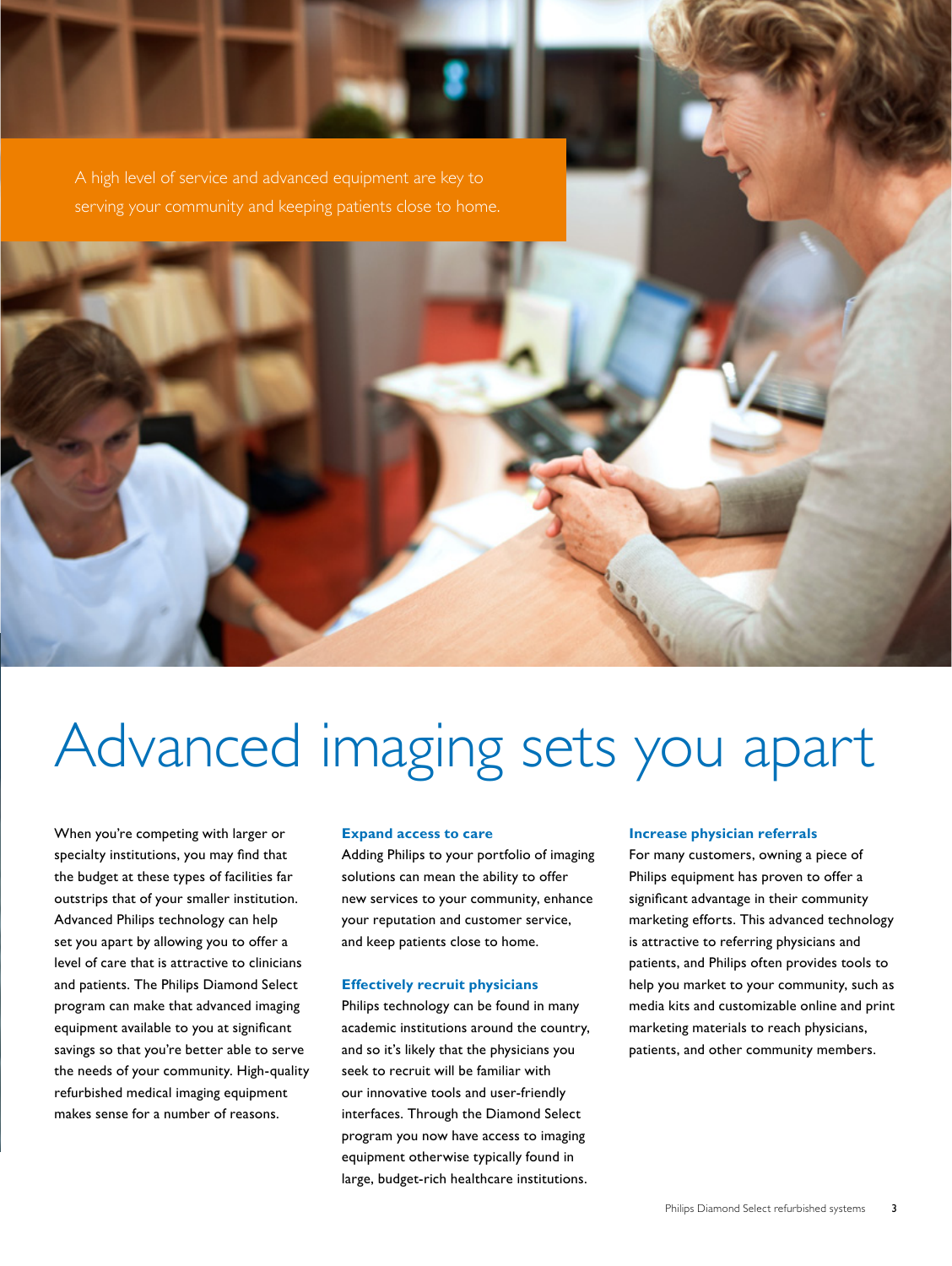# Like new Significant savings

In the age of healthcare reform, providers like you are looking for new ways to manage the delicate balance between patient care and costs. Our award-winning Diamond Select program can help you boost the value equation by expanding access to proven innovative imaging solutions from Philips while securing significant savings.



# **Unlock your potential**

Adding new streams of revenue is critical for the financial health of your institution. Diamond Select can unlock your potential in this area, by providing affordable access to Philips, a leader in imaging innovations.

## **Beyond the machine**

As the original equipment manufacturer (OEM), Philips dedicates resources

for an outstanding experience with Diamond Select, from system delivery and installation, to clinical education, warranty, continuous support, and upgrades.

# **Capitalize on significant savings**

The Diamond Select program typically provides 20% or more savings off the price of a new piece of equipment, allowing you to contain costs and manage the value equation.

# Patient experience

Patient experience is increasingly instrumental to your institution's well-being. Diamond Select opens the door to the human-centered design and innovation of Philips, which puts the patient at the center of healthcare delivery and enhances clinical workflow.

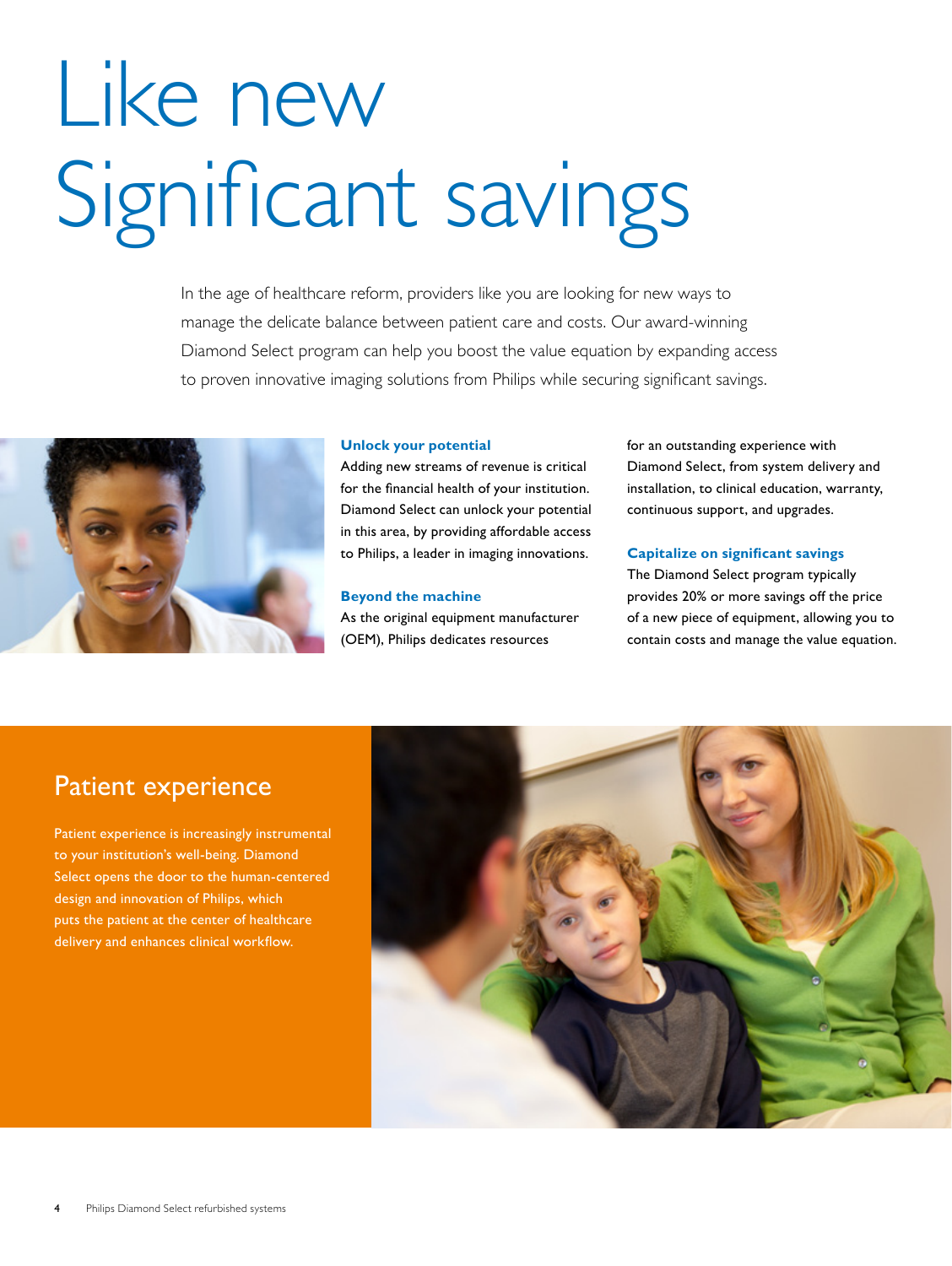# Care to your community

Our wide variety of Diamond Select offerings includes ultrasound, CT, MR, molecular imaging, and interventional X-ray to give you a combination of value, quality, and service as you provide advanced imaging care in your community. Our systems can be configured to meet your specific needs.



**Ultrasound** Providing revolutions in technology and patient care, Philips will forever change the way you view ultrasound as a clinical tool.



**Computed tomography**

Philips CT systems allow you increase throughput and reduce scan time, with low dose over a wide range of patient body types, heart rates, and patient conditions.



**Magnetic resonance** Philips introduced the first 1.5T and 3.0T compact magnet, SENSE parallel imaging and MultiTransmit for 3.0T MR imaging.



**Advanced molecular imaging** With technologies such as Astonish TF, Philips supports you with advances in oncology, cardiology, neurology, and molecular imaging.



**Interventional X-ray** Expand your interventional case mix with a complete range of Philips X-ray equipment.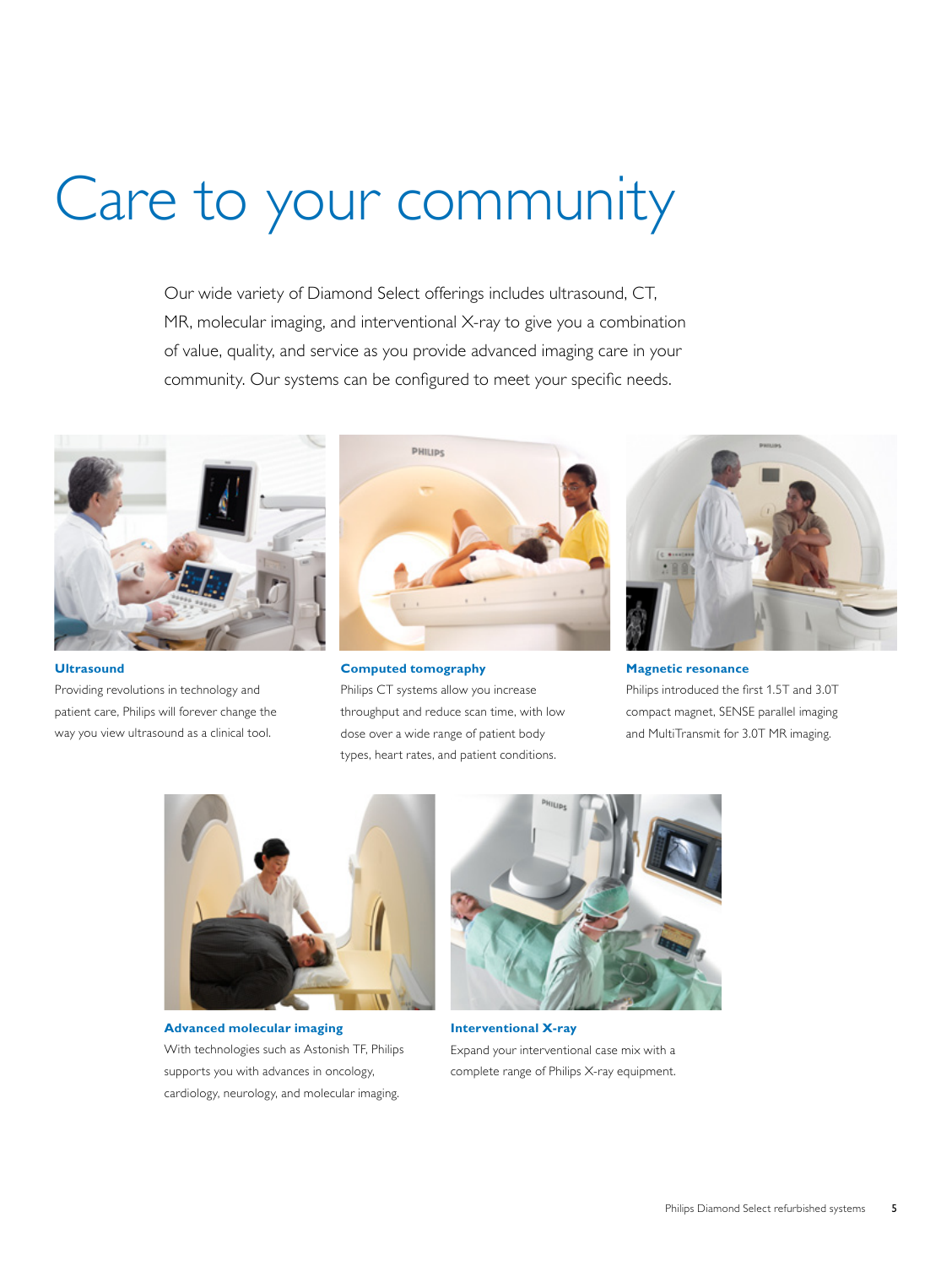# Truly Philips

Whatever you've been expecting from refurbished diagnostic imaging equipment, it's time to expect more.

# **Value in high-end technology**

Diamond Select systems are true Philips systems, precisely recrafted at one of our dedicated facilities by Philips expert technicians to live up to original equipment manufacturer standards. These facilities are co-located with Philips R&D centers globally and benefit from the knowledge on site. In the process these systems are upgraded to boost their performance, according to proprietary system specifications.

In 2010 Frost & Sullivan recognized Philips Diamond Select for "Product Quality Leadership" among OEM-refurbished systems.

# Call (800-229-6417) or visit

[www.philips.us/diamondselect](http://www.philips.us/diamondselect) today to learn how you can expand access to advanced care in your community while keeping costs in check.



Philips refurbished systems state of the art facility in Cleveland, OH where previously used medical equipment is refurbished by certified personnel according to a precise process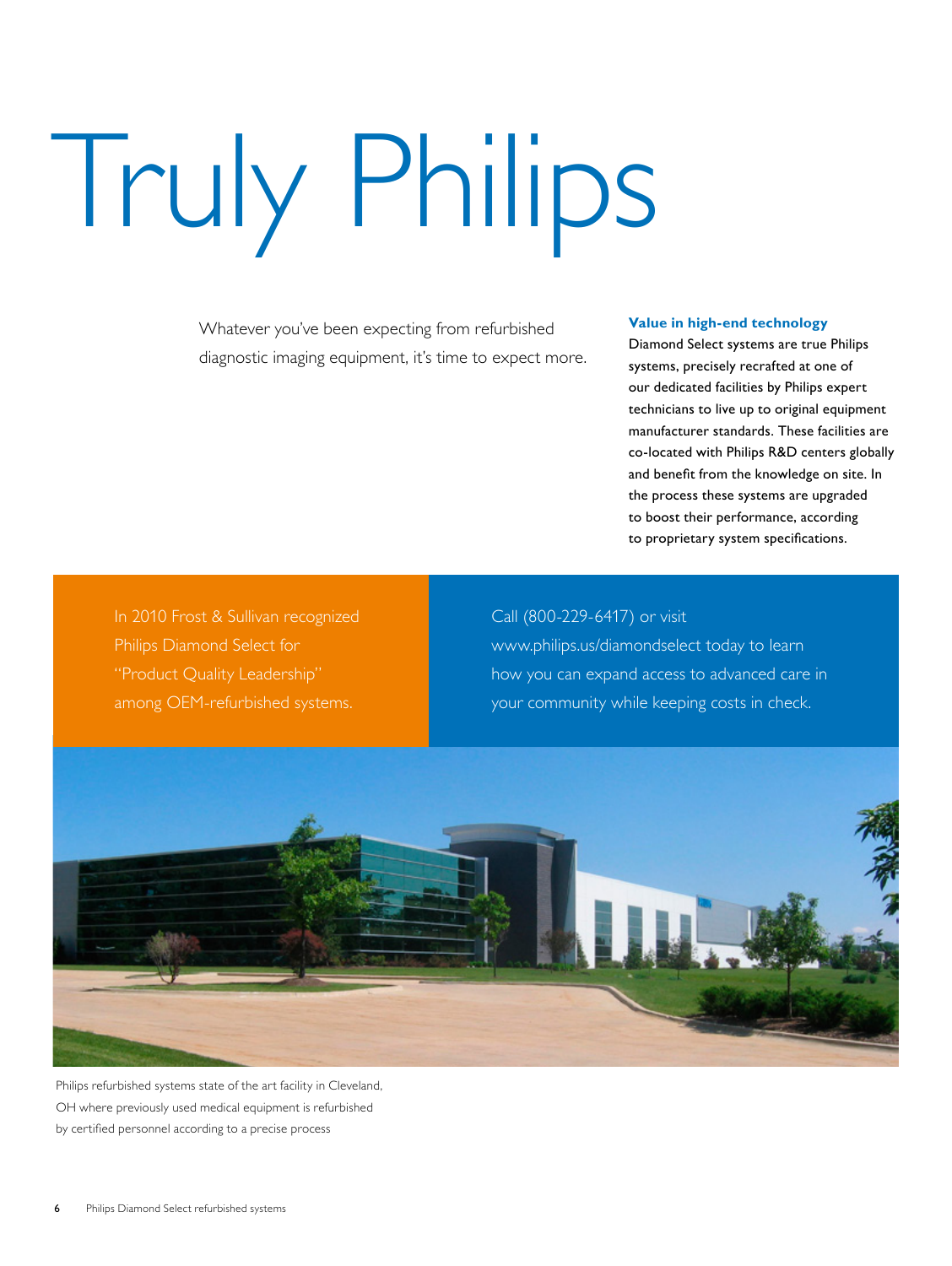"You would never know the system is refurbished unless someone told you. I would not hesitate to purchase another Diamond Select CT from Philips."



PHILIPS